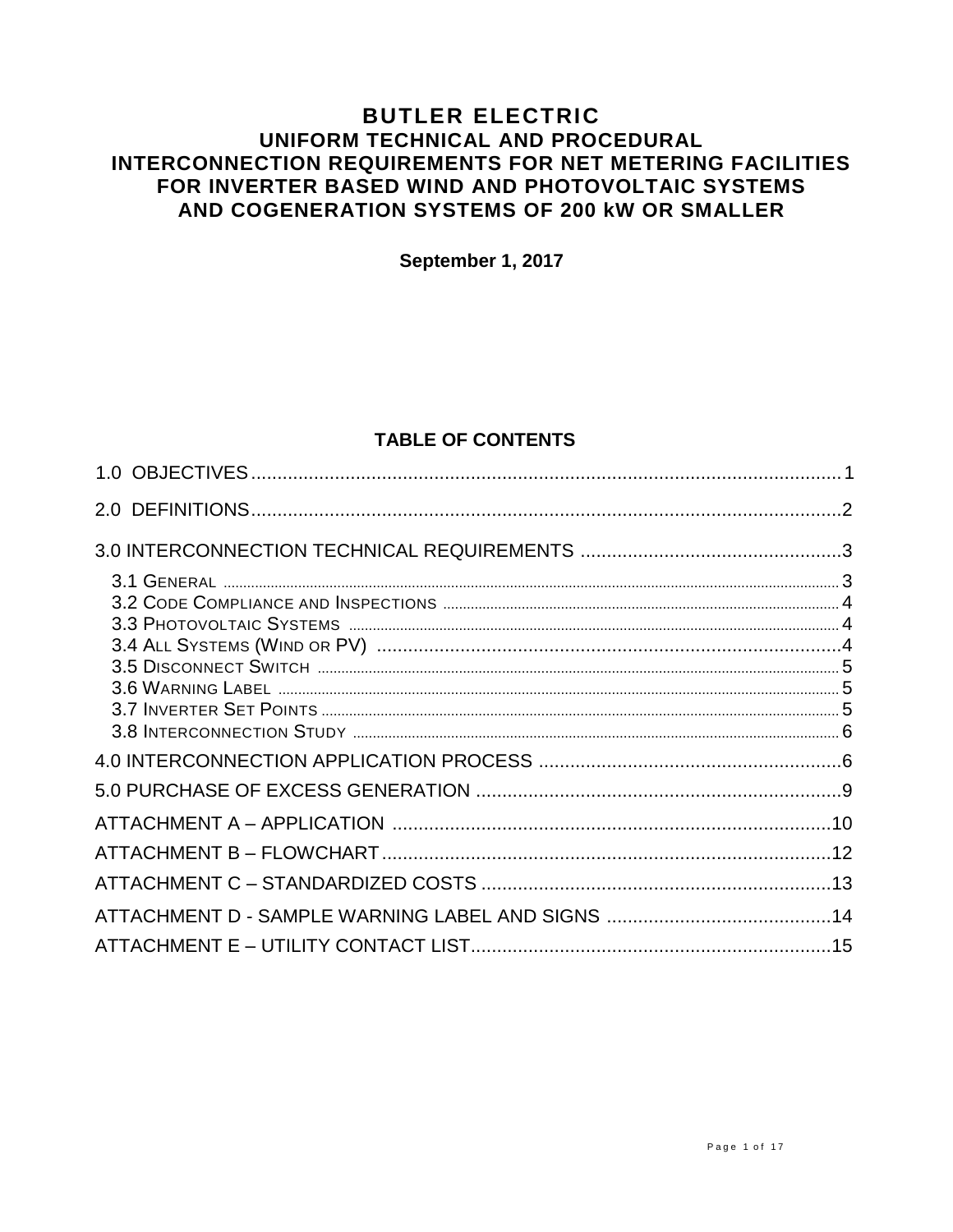## **1.0 Objectives**

This document has been prepared by Butler Electric for Customers installing inverter based wind and Photovoltaic (PV) systems and Cogeneration systems up to 200kW that are eligible for interconnection under net metering. This document addresses the technical requirements, and the procedural process for the interconnection between the Utility's distribution system and a Customer's Wind or PV System.

# **2.0 Definitions**

**Cogeneration System –** A system that produces electricity using waste heat (as in steam) from an industrial process or the use of steam from another source of heat to generate electricity.

**Customer -** Anyone taking electric delivery service from, and desiring to interconnect generation with, the Utility.

**Inverter -** A solid-state power converter with control, protection and filtering functions that converts Direct Current (DC) to Alternating Current (AC) output. Inverters must be of the anti-islanding type as defined and tested in accordance with IEEE 929 and UL1741.

**Inverter Based Generation -** The production of AC electrical energy by solid state inverters, operating in parallel with and connected to the Utility's electrical distribution system either directly or through a step-up transformer, producing energy from a DC source supplied by a Wind or PV System.

**Interconnection Point -** The point at which the Utility and Customer interface occurs. Typically, this is the Customer side of the Utility revenue meter and is commonly referred to as the Point of Common Coupling.

**Photovoltaic (PV) System -** A renewable energy generation system also called a solar electric system utilizing the DC output from solar electric modules in the production of AC electrical energy via a DC to AC inverter.

**Wind System -** A renewable energy generation system utilizing the DC output from wind turbine generators in the production of AC electrical energy via a DC to AC inverter.

**Utility -** The electric delivery company to which the Customer is interconnected, i.e. Butler Electric.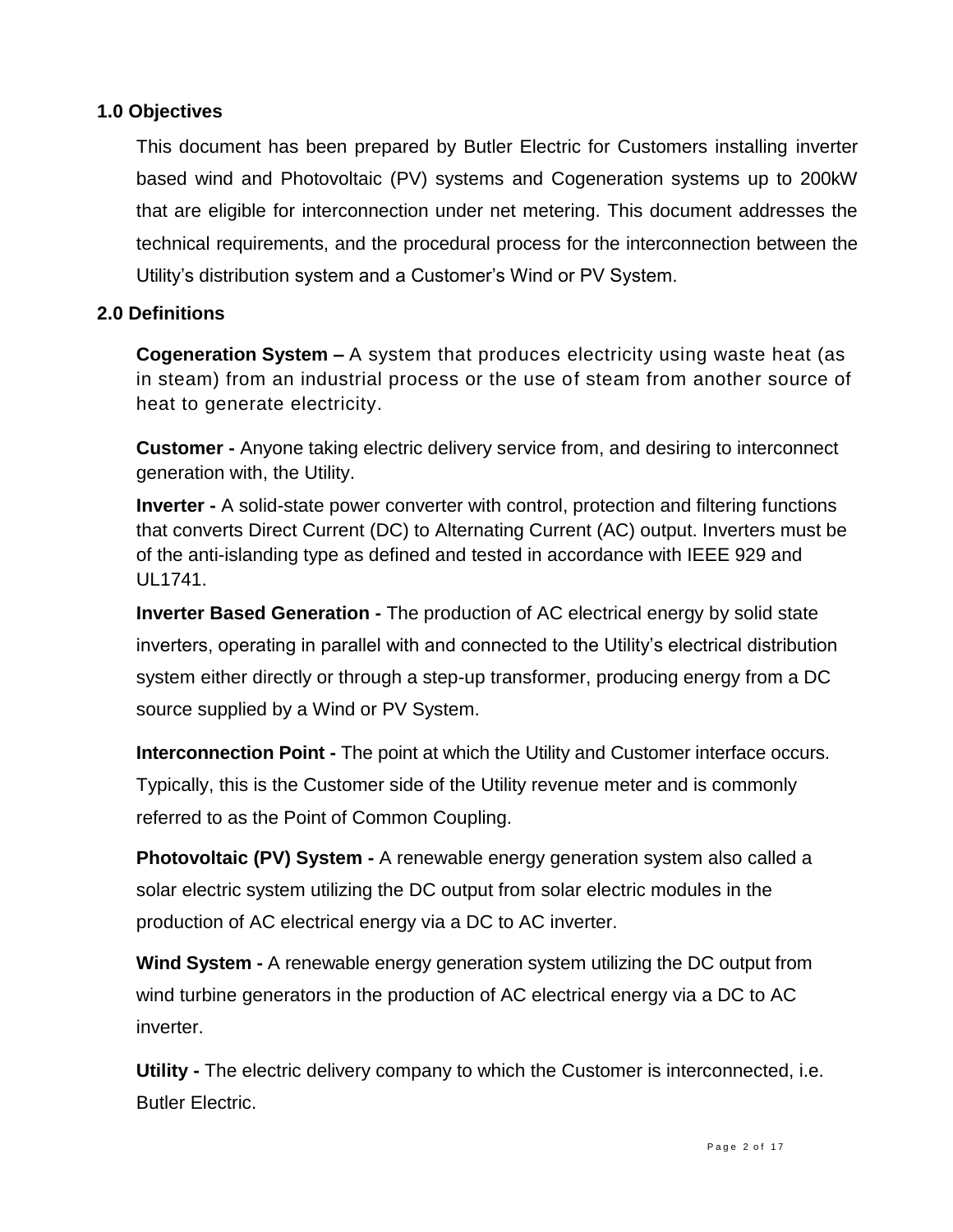### **3.0 Interconnection Technical Requirements**

### **3.1 General**

Interconnection with the Utility's distribution system requires utilization of generation equipment meeting the requirements outlined in Section 3.3 and 3.4 of this document. The system must be equipped with either integral protective functionality or with external protective devices, which provides safety for personnel, affords adequate protection against damage to the Utility's system or to the Customer's property and prevents any interference with the Utility's supply of service to other customers. Such protective equipment shall be installed, owned and maintained by the Customer at the Customer's expense. The Customer's equipment must be installed and configured so that parallel operation must cease immediately and automatically during system outages or loss of the Utility's electric source. The Customer must also cease parallel operation upon notification by the Utility of a system emergency, abnormal condition or in cases where such operation is determined to be unsafe, interferes with the supply of service to other customers or interferes with the Utility's system maintenance or operation. Generation systems and equipment that comply with the following requirements and standards shall be deemed by the Utility to have generally complied with the technical provisions of this section.

The Utility will not assume any responsibility for protection of the Customer's generating equipment, or any portion of the Customer's equipment. The Customer is solely responsible for protecting its equipment in such a manner that faults, imbalances or other disturbances on the Utility's system do not cause damage to the Customer's equipment.

There may be instances where there may be significant costs associated with the interconnection, which are the Customer's responsibility. In order to be aware of all potential costs, it is strongly recommended that the Customer follow the submittal procedure outlined in Section 4 and illustrated in Attachment B.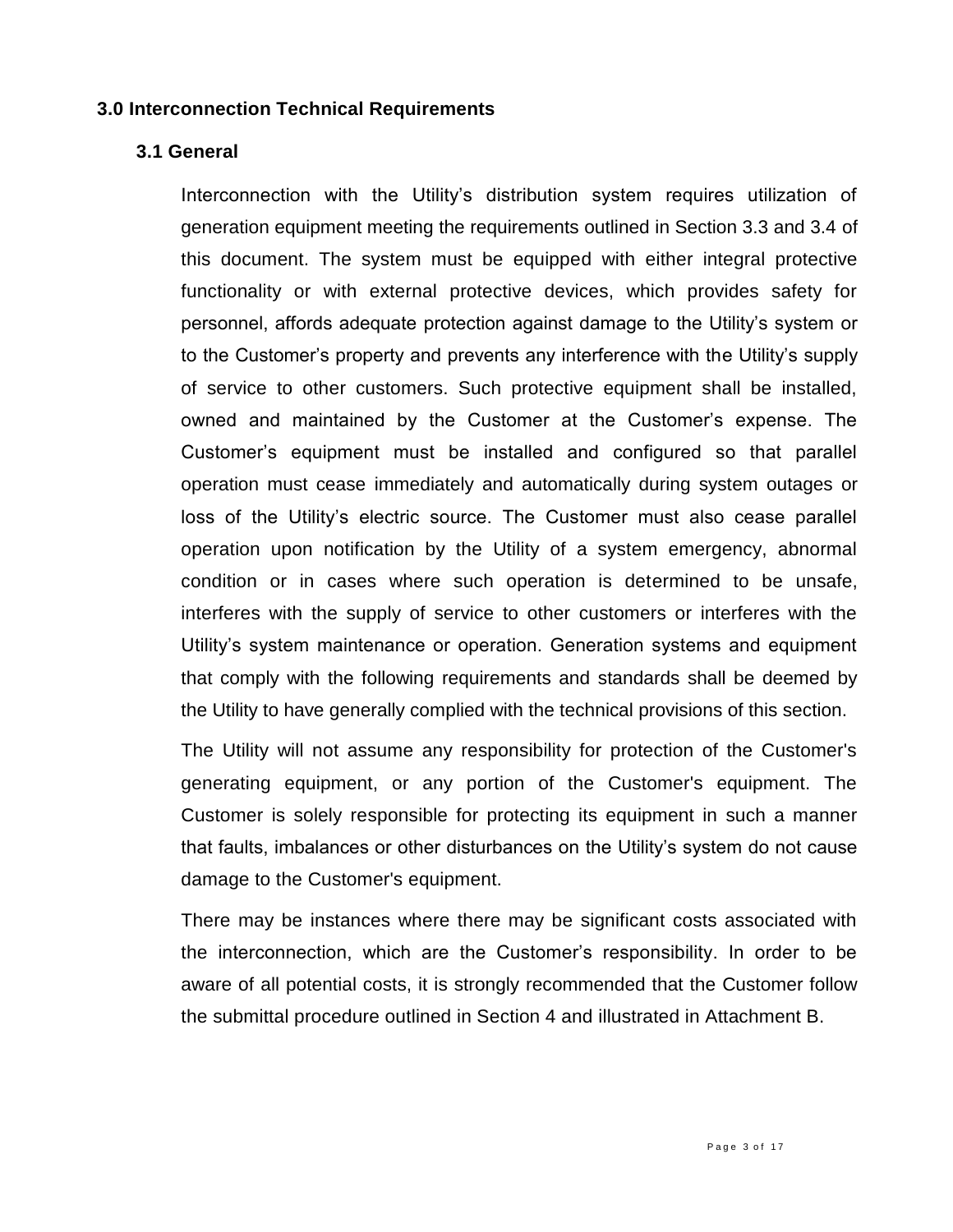## **3.2 Code Compliance and Inspections**

It is the responsibility of the Customer to insure that their Cogeneration, Wind or PV System complies with all applicable Federal, State and Local Regulatory Agencies and all applicable electrical and safety codes including the latest revision of the National Electrical Code, ("NEC"). The Customer must obtain, at the Customer's expense, all necessary inspections and approvals required by the local public authorities before the electric generation facility can be connected to the Utility's electric system.

### **3.3 Photovoltaic Systems**

PV Systems must be in compliance with the latest revisions of the following standards:

- *1)* Underwriters Laboratories (UL) 1741, *Standard for Static Inverters and Charge Controllers for Use in Photovoltaic Systems;*
- *2)* UL 1703, *Standard of Safety: Flat-Plate Photovoltaic Modules and Panels;*
- *3)* IEEE 1262-1995, *IEEE Recommended Practice for Qualification of Photovoltaic (PV) Modules*
- *4)* IEEE Standard 929-2000, *Recommended Practice of Utility Interface of Photovoltaic (PV) Systems.*

### **3.4 All Systems (Wind or PV)**

All Systems must be in compliance with the latest revisions of the following standards:

- 1) All systems must utilize anti-islanding inverters as defined and tested in accordance with IEEE Std. 929 and UL-1 741.
- *2)* The inverter output must conform to IEEE Std. 519-1992, *IEEE Recommended Practices and Requirements for Harmonic Control In Electrical Power Systems.*
- *3)* All systems must conform to IEEE Std. P1547, *Draft Standard for Interconnecting Distributed Resources with Electric Power Systems.*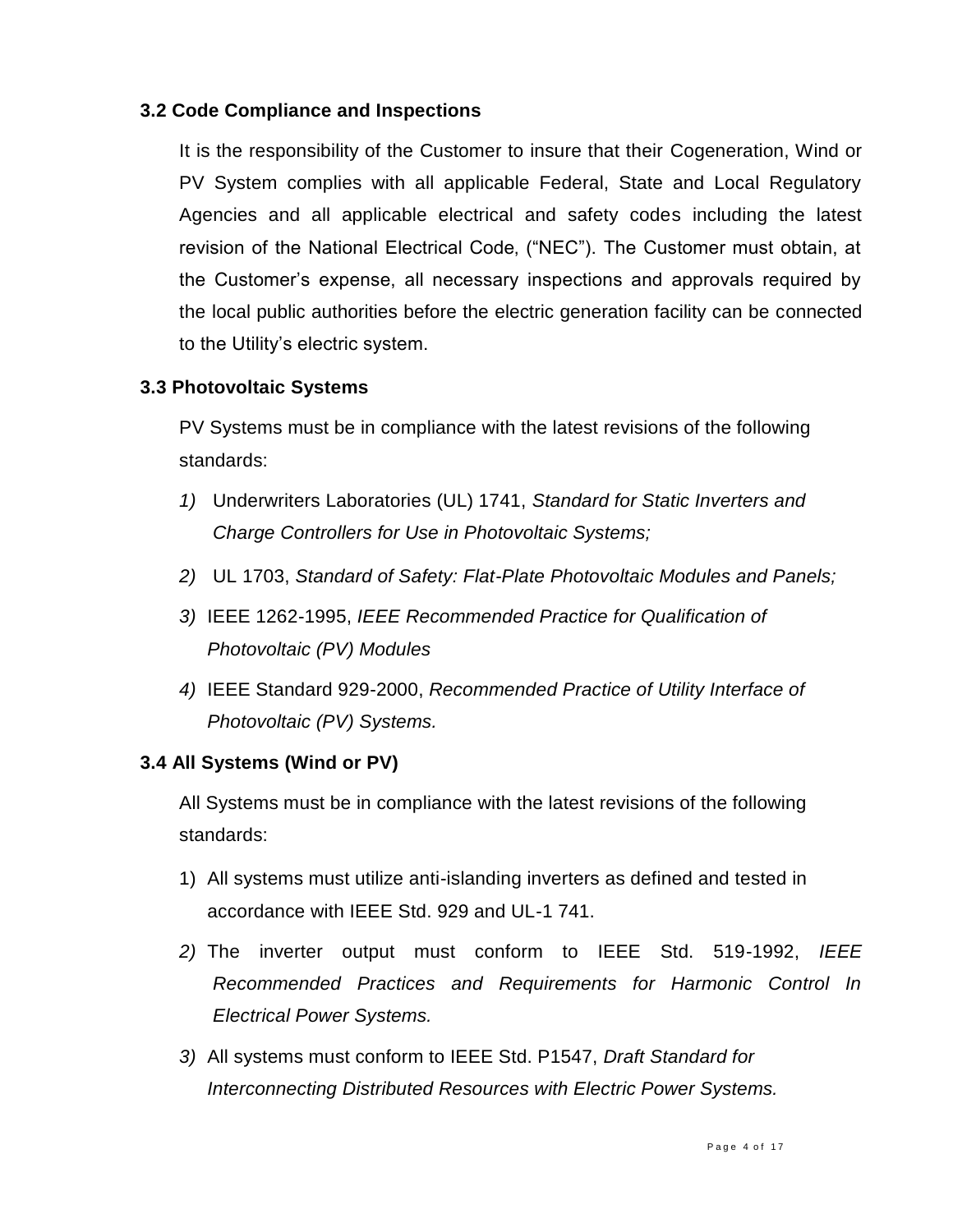4) If the system is designed to provide uninterruptible power to critical loads, either through energy storage, back-up generator, or the generation source, the system shall include a parallel blocking scheme for this backup source. This function may be integral to the inverter manufacturer's packaged system.

### **3.5 Disconnect Switch**

All systems must have an outdoor, visible, and lockable disconnect switch which can be used to isolate the generation system from the Utility. This disconnect switch must be accessible to Utility personnel at all times and preferably located at the electric service meter location. The disconnect switch shall be a general duty type safety switch with visible break and shall be lockable in the open or off position. In accordance with the provisions of the NEC, a sign shall be provided by the Customer and shall be securely affixed to the disconnect switch or immediately adjacent to it in accordance with the sample shown in Attachment D. If the disconnect switch is not directly adjacent to the meter, the location must be approved by the Utility and a second sign in accordance with the sample shown in Attachment D shall be provided by the Customer and shall be securely affixed immediately adjacent to the meter to indicate the location of the disconnect switch. If the installation has more than one disconnect switch, each disconnect switch must be identified with its function.

### **3.6 Warning Label**

A warning label provided by the Utility shall be affixed on or immediately adjacent to the meter location indicating that a source of Customer owned generation is installed behind the meter. See Attachment D for a sample.

### **3.7 Inverter Set Points**

On inverters with adjustable set points, the voltage and frequency set points must conform to the settings listed in Section 5.0 of IEEE Std. 929-2000, unless otherwise directed by the Utility. Once set, the settings may not be changed without Utility approval.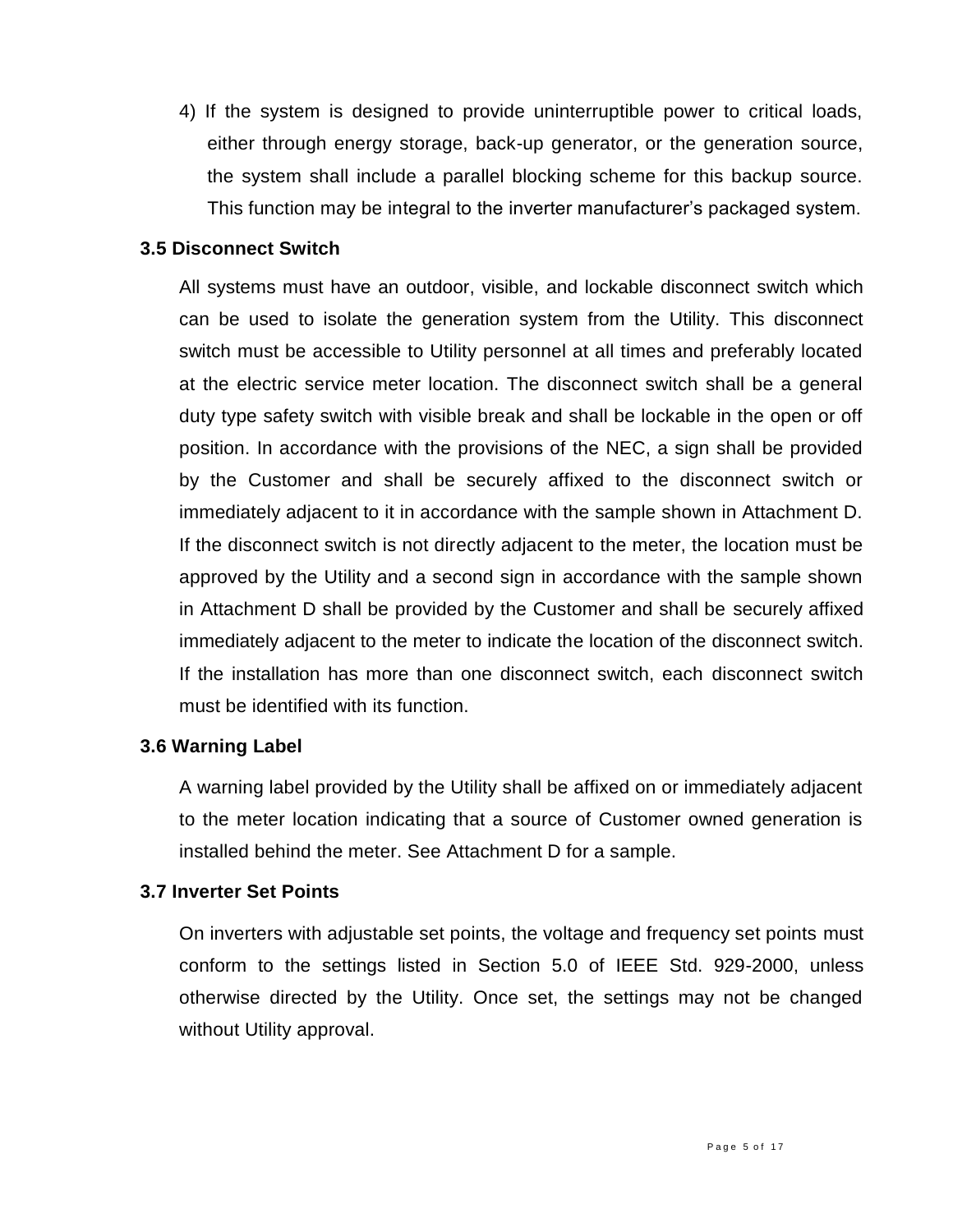### **3.8 Interconnection Study**

In some cases, depending on system size and the Customer's location on the Utility's distribution system, a detailed interconnection study including harmonics may be needed. The cost of the study will be the responsibility of the Customer in accordance with the provisions outlined in Attachment C.

The study results may require that the Customer install additional protection equipment over that normally provided, or that modifications are necessary on the Utility system. The Customer will be notified of these additional requirements, all of which would be at the Customer's expense, to determine if the Customer desires to proceed with the installation.

An interconnection study may be required:

- 1) For radial feeders where the application will result in aggregate generation of more than 50 kW on a single-phase feeder or more that 150 kW on a threephase feeder.
- 2) For any system installed on the Utility's looped secondary network where the system will result in aggregate generation:
	- (a) greater than 200 kW or
	- (b) exceeding 50 percent of the minimum load on the network bus to which the system is connected

Such a system may not be permitted to be connected to a network system or additional protective devices may be required to ensure power does not flow into the network system.

### **3.9 Characteristics of the Customer Interconnection**

The voltage and phase configuration of the Customer's generating system must match the Utility service voltage and phase configuration at the Interconnection Point.

### **4.0 Interconnection Application Process**

The application process is detailed below. The application process is also illustrated in the flowchart on Attachment B.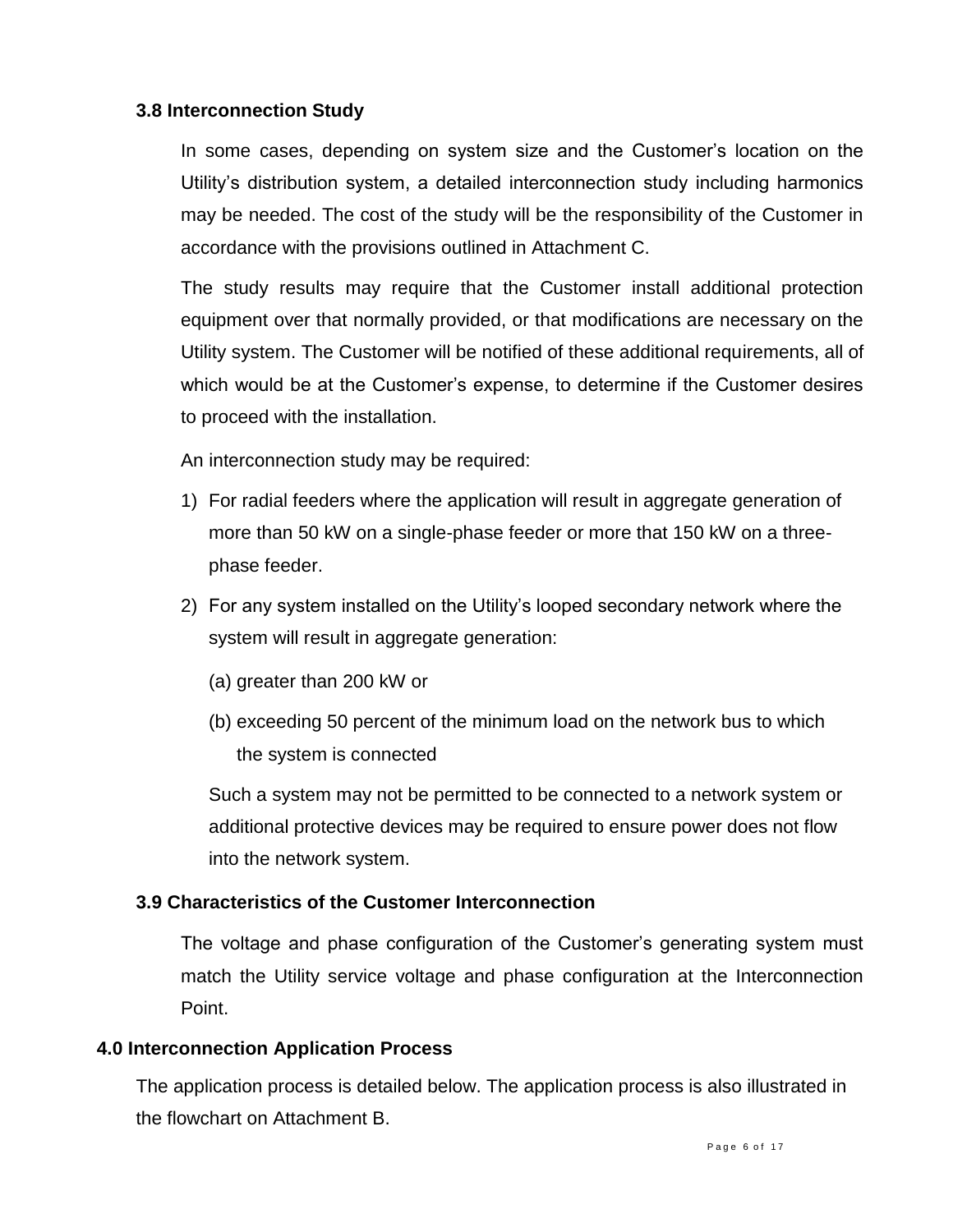- 4.1 The Customer contacts the Utility and requests an "Interconnection Application/Agreement for Net Metering Facilities for Inverter Based Wind & Photovoltaic Systems and Cogeneration Systems 200 kW or Smaller" (Application) along with these Uniform Technical and Procedural Interconnection Requirements.
- 4.2 The Customer submits the following to the Utility at the address shown in Attachment E:
	- 1) Page one of the Interconnection Application (Sections A, B & C)
	- 2) The Application Fee of \$100.00, in the form of a check made payable to Butler Electric.
	- 3) A One-Line Diagram of the proposed installation.
	- 4) A Plot Plan showing, at a minimum, the location of the main breaker, metering location, location of the disconnect switch and the inverter/controller for the Wind or PV System.
	- 5) Inverter documentation necessary to verify conformity with IEEE Std. 929-2000 and UL 1741.
	- 6) Proposed set points on all of the protective functions associated with the system protection, if the proposed inverter has adjustable set points.
- 4.3 The Utility reviews the Interconnection Application/Agreement for Net Metering Systems and any accompanying documents.
	- 1) Utility response to Interconnection Application/ Agreement will be provided within 30 days of submission, and will either notify the Customer that they should proceed with the installation as proposed or notify the Customer of any deficiencies in the Application.
	- 2) In the event that there is a deficiency, the Interconnection Application/ Agreement will not be accepted. Once the deficiency is corrected and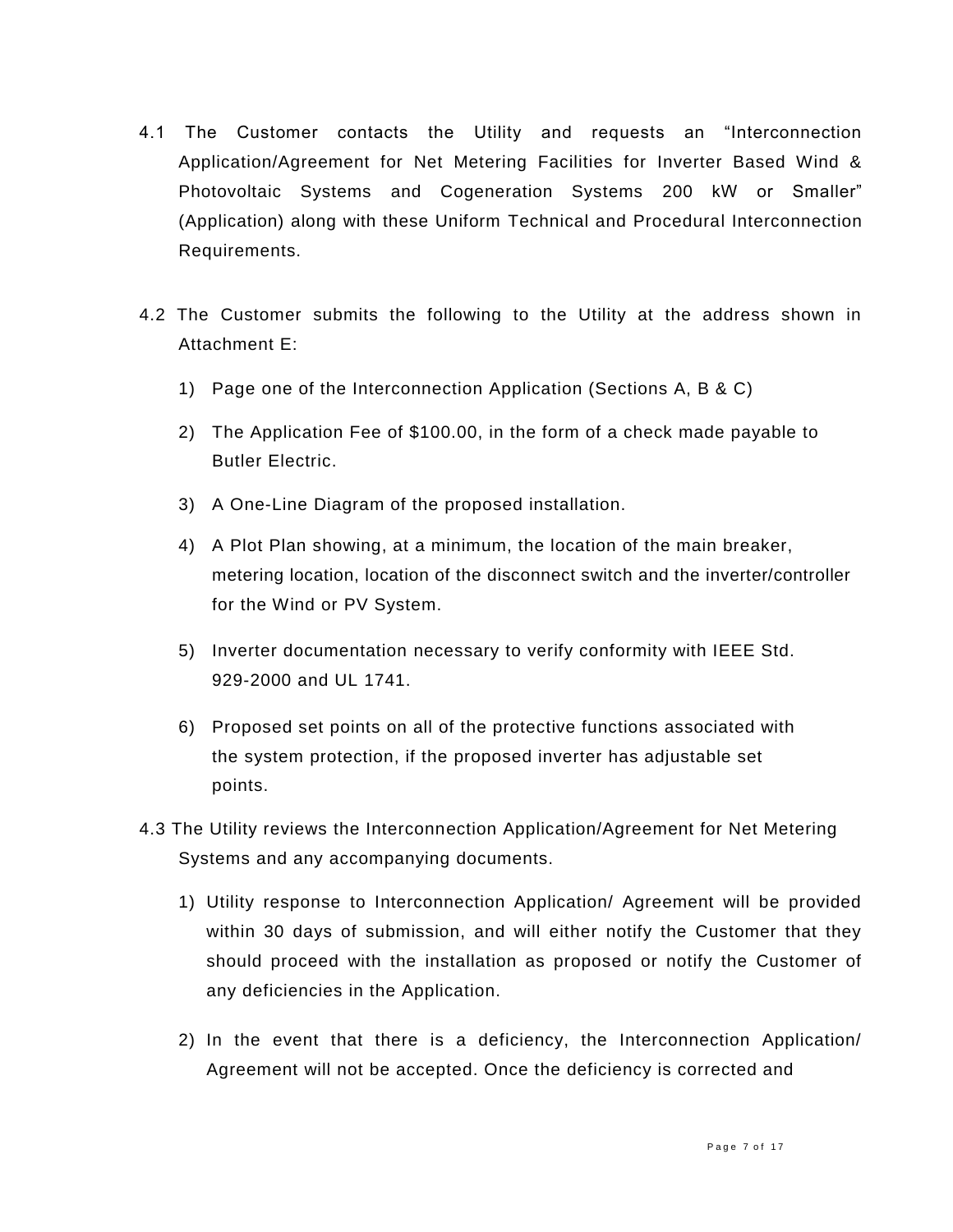satisfactory documentation or notification has been provided to the Utility, a response will be provided within 30 days of submittal.

3) The Utility also determines whether an interconnection study is needed as outlined in Paragraph 3.8.

In those cases where an interconnection study is deemed to be necessary, the costs for the study shall be assessed to the Customer according to the Standardized Costs for Electric Distribution Company Interconnection Studies for Net Metering-qualified Systems (see Attachment C). The Utility will advise the Customer of the study costs and request Customer authorization before proceeding.

Once the interconnection study has been completed the Customer will be notified of the results, including any specific protection requirements over that normally provided, or of any modifications necessary to the Utility system. The Utility will advise the Customer of the costs associated with any identified Utility system modifications and request Customer authorization before proceeding.

- 4.4 The Customer then proceeds to install the clean energy system and have the system inspected by the local code official.
- 4.5 The Customer completes page two of the Application, which contains the electric code inspection signoff (Section E) and Customer acknowledgement (Section F), after the system has been installed and the system has been inspected and approved by the electrical code official. The application is then resubmitted to the Utility.

Please be advised, if the Customer does not follow the Interconnection Application Process and installs the system before submitting the Application (Sections A through F submitted in one step), there may be additional costs associated with the interconnection not yet identified. The Customer shall assume the risk of any additional costs identified by the Utility in order to implement the interconnection.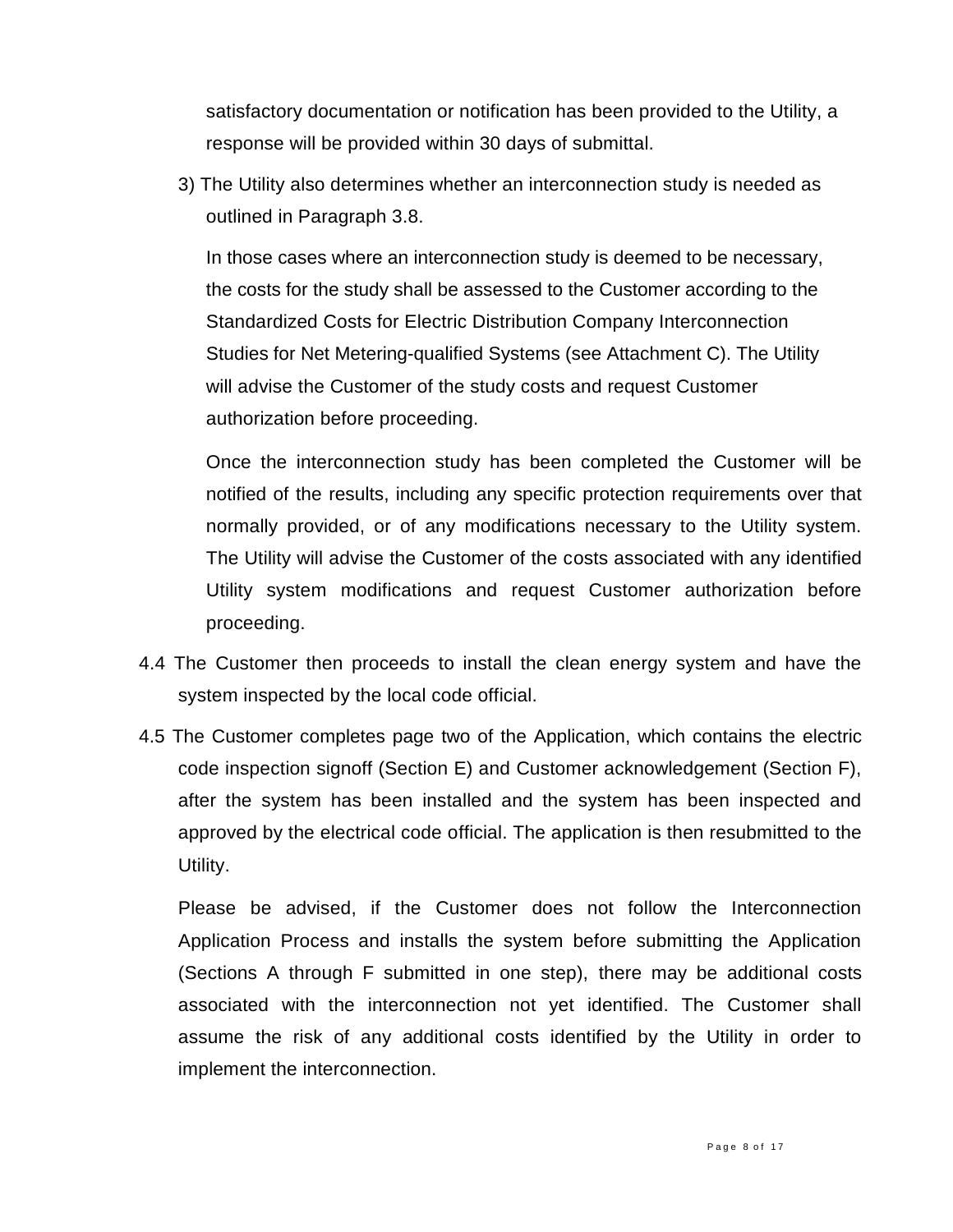- 4.6 The Utility reviews the Interconnection Application/Agreement for Net Metering Systems and any accompanying documents following the same steps described in Paragraphs 4.4 1) and 4.4 2) above and will provide a response within 30 days of submission. The response will indicate a "yes" (proceed) or "no, because…". Any response other than a simple "yes" will be accompanied by a project specific explanation of the reason for the denial, including what additional information is needed and/or what modifications may be required before acceptance can be granted. A site inspection may be performed by the Utility.
- 4.7 When the interconnection review is completed satisfactorily, the Utility completes Section G of the Interconnection Application/Agreement form and the Customer will be notified that they may commence parallel operation of the Wind or PV System. The Utility will send a copy of the accepted Interconnection Application/Agreement form to the Customer.

The Utility may need to replace the watt-hour meter at the Customer's location so as to properly measure the net energy consumed by the Customer or the net energy delivered by the Customer's electric generation facility for the monthly billing period. The Utility shall furnish, maintain, and own all metering equipment needed for measurement of the service provided.

### 5. **Purchase of Excess Generation**

- a. Municipal Utility and Customer shall enter into an agreement that addresses all purchase and payment obligations. The Municipal Utility shall only be required to purchase energy in accordance with the rules of NJAC 14:8 Renewable Energy and Energy Efficiency.
- b. Rates for the purchase of excess energy from the qualifying facility shall be based upon the Municipal Utility's avoided cost. The avoided cost shall be inclusive of the cost of energy, including capacity costs. This is commonly known as the LEAC portion of the municipal rate.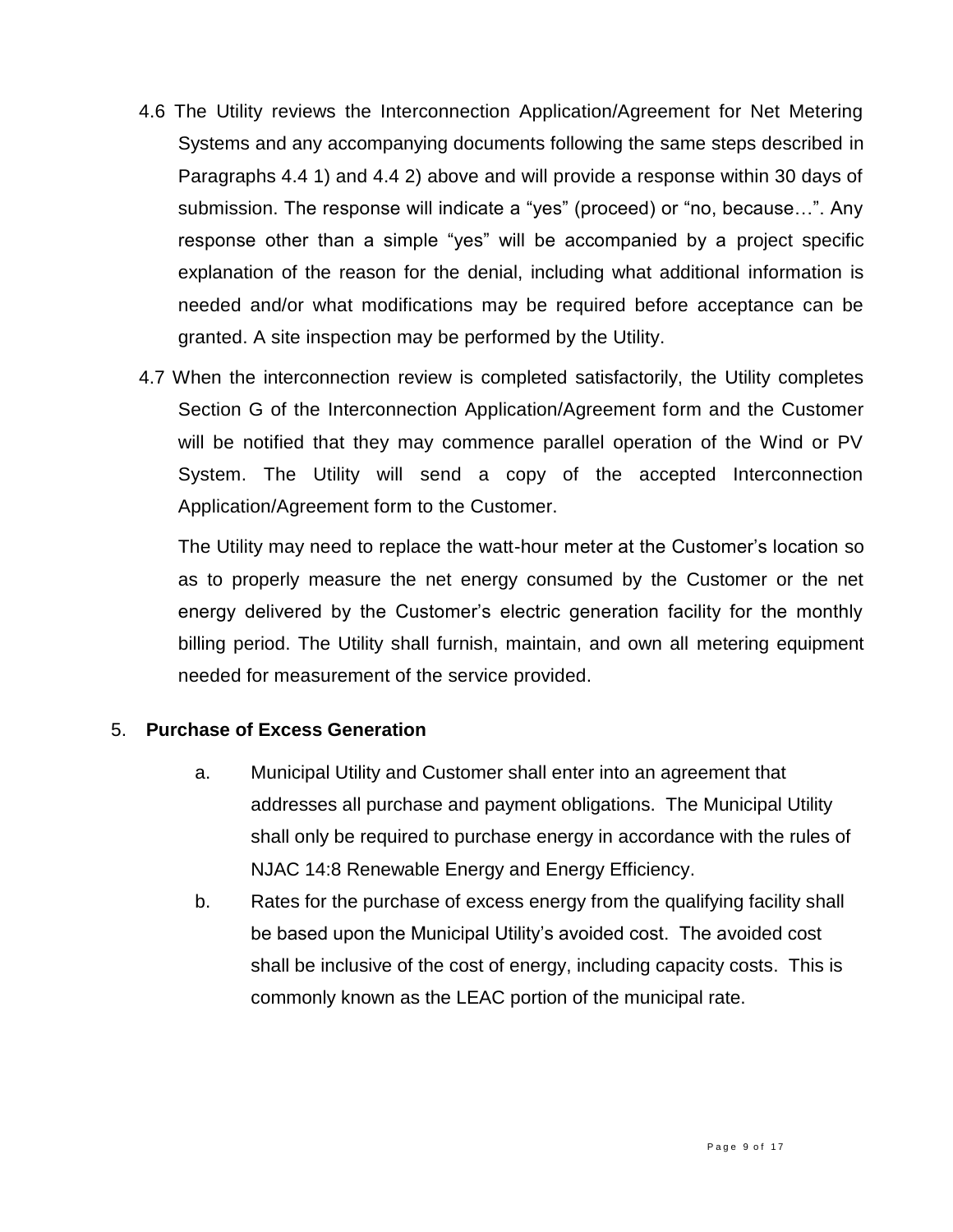# **Attachment A – Application BUTLER ELECTRIC INTERCONNECTION APPLICATION/AGREEMENT FOR NET METERING FACILITIES FOR INVERTER BASED WIND AND PHOTOVOLTAIC SYSTEMS and COGENERATION SYSTEMS of 200 kW OR SMALLER**

| A. Applicant Information                                                                                                                                                                                                                                                                                                                                                                                                                                                                                                                                                                                                                                                                                                                                                                                |               |                                          |  |  |
|---------------------------------------------------------------------------------------------------------------------------------------------------------------------------------------------------------------------------------------------------------------------------------------------------------------------------------------------------------------------------------------------------------------------------------------------------------------------------------------------------------------------------------------------------------------------------------------------------------------------------------------------------------------------------------------------------------------------------------------------------------------------------------------------------------|---------------|------------------------------------------|--|--|
|                                                                                                                                                                                                                                                                                                                                                                                                                                                                                                                                                                                                                                                                                                                                                                                                         |               |                                          |  |  |
|                                                                                                                                                                                                                                                                                                                                                                                                                                                                                                                                                                                                                                                                                                                                                                                                         |               | State: ________ Zip Code: ______________ |  |  |
|                                                                                                                                                                                                                                                                                                                                                                                                                                                                                                                                                                                                                                                                                                                                                                                                         |               |                                          |  |  |
| City:<br><u> 1980 - Johann Barn, fransk politik (d. 1980)</u>                                                                                                                                                                                                                                                                                                                                                                                                                                                                                                                                                                                                                                                                                                                                           |               | State: Zip Code: 2012                    |  |  |
|                                                                                                                                                                                                                                                                                                                                                                                                                                                                                                                                                                                                                                                                                                                                                                                                         | Email:        |                                          |  |  |
| Butler Electric Account No. (from Utility Bill): ____________________                                                                                                                                                                                                                                                                                                                                                                                                                                                                                                                                                                                                                                                                                                                                   |               |                                          |  |  |
|                                                                                                                                                                                                                                                                                                                                                                                                                                                                                                                                                                                                                                                                                                                                                                                                         |               |                                          |  |  |
| <b>B. System Information</b><br>Inverter Manufacturer Name Plate AC Power Rating: kW                                                                                                                                                                                                                                                                                                                                                                                                                                                                                                                                                                                                                                                                                                                    |               |                                          |  |  |
| System Type: __ Wind__PV__Cogen System Location: _______________________________                                                                                                                                                                                                                                                                                                                                                                                                                                                                                                                                                                                                                                                                                                                        |               |                                          |  |  |
|                                                                                                                                                                                                                                                                                                                                                                                                                                                                                                                                                                                                                                                                                                                                                                                                         |               |                                          |  |  |
|                                                                                                                                                                                                                                                                                                                                                                                                                                                                                                                                                                                                                                                                                                                                                                                                         |               |                                          |  |  |
| Inverter Location: __Indoor __Outdoor __Self-Contained Location: ___________________________________                                                                                                                                                                                                                                                                                                                                                                                                                                                                                                                                                                                                                                                                                                    |               |                                          |  |  |
|                                                                                                                                                                                                                                                                                                                                                                                                                                                                                                                                                                                                                                                                                                                                                                                                         |               |                                          |  |  |
| C. Installation Contractor Information/Hardware and Installation Compliance                                                                                                                                                                                                                                                                                                                                                                                                                                                                                                                                                                                                                                                                                                                             |               |                                          |  |  |
|                                                                                                                                                                                                                                                                                                                                                                                                                                                                                                                                                                                                                                                                                                                                                                                                         |               |                                          |  |  |
|                                                                                                                                                                                                                                                                                                                                                                                                                                                                                                                                                                                                                                                                                                                                                                                                         |               |                                          |  |  |
|                                                                                                                                                                                                                                                                                                                                                                                                                                                                                                                                                                                                                                                                                                                                                                                                         |               |                                          |  |  |
|                                                                                                                                                                                                                                                                                                                                                                                                                                                                                                                                                                                                                                                                                                                                                                                                         |               |                                          |  |  |
| <b>Example 18</b> Fax:<br><b>Daytime Phone:</b>                                                                                                                                                                                                                                                                                                                                                                                                                                                                                                                                                                                                                                                                                                                                                         | Email: Email: |                                          |  |  |
| The proposed System hardware and installation shall be in compliance with the New Jersey Uniform Technical and<br>Procedural Interconnection Requirements for Net Metering Facilities for Inverter Based Wind and Photovoltaic Systems of<br>100 kW or Smaller, with Underwriters Laboratories (UL) 1741, Standard for Static Inverters and Charge Controllers for<br>Use in Photovoltaic Systems. System shall be installed in compliance with IEEE Standard 929-2000, Recommended<br>Practice for Utility Interface of Photovoltaic Systems. All System types shall be installed in compliance with applicable<br>requirements of local electrical codes, Butler Electric and the National Electrical Code® (NEC) and shall use a non-<br>islanding inverter as defined under IEEE Standard 929-2000. |               |                                          |  |  |
| If solar electric, the proposed System shall also be in compliance with UL 1703, Standard for Safety: Flat-Plate<br>Photovoltaic Modules and Panels; and IEEE 1262-1995, IEEE Recommended Practice for Qualification of Photovoltaic<br>(PV) Modules.                                                                                                                                                                                                                                                                                                                                                                                                                                                                                                                                                   |               |                                          |  |  |
| The System shall have an outdoor lockable, visible disconnect switch, accessible at all times to Butler Electric personnel. If<br>the System is designed to provide uninterruptible power to critical loads, either through energy storage, back-up generator,<br>or the generation source, the System shall include a parallel blocking scheme for this backup source. This function<br>may be integral to the inverter manufacturer's packaged system.                                                                                                                                                                                                                                                                                                                                                |               |                                          |  |  |
| Signed (Contractor): <u>Contractor</u> Contractor Contractor Contractor Contractor Contractor Contractor Contractor Contractor Contractor Contractor Contractor Contractor Contractor Contractor Contractor Contractor Contractor C                                                                                                                                                                                                                                                                                                                                                                                                                                                                                                                                                                     |               | Date: <u>_________________________</u>   |  |  |
|                                                                                                                                                                                                                                                                                                                                                                                                                                                                                                                                                                                                                                                                                                                                                                                                         |               |                                          |  |  |
|                                                                                                                                                                                                                                                                                                                                                                                                                                                                                                                                                                                                                                                                                                                                                                                                         |               |                                          |  |  |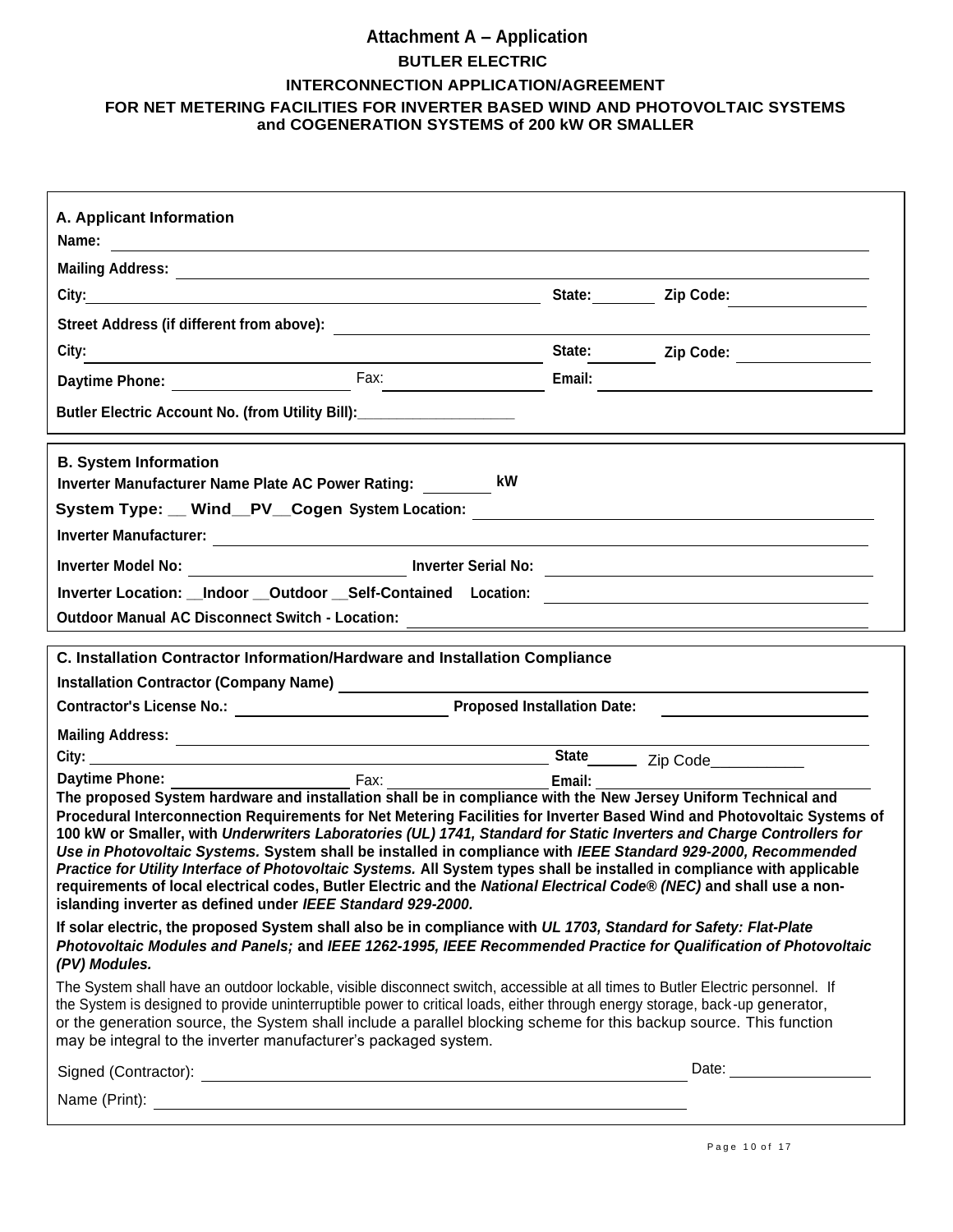#### **BUTLER ELECTRIC INTERCONNECTION APPLICATION/AGREEMENT FOR NET METERING FACILITIES FOR INVERTER BASED WIND AND PHOTOVOLTAIC SYSTEMS and COGENERATION SYSTEMS of 200 kW OR SMALLER (Continued)**

#### **D. Additional Terms and Conditions**

#### **a) Operation/Disconnection**

If it appears to Butler Electric, at any time, in the reasonable exercise of its judgment, that operation of the System is adversely affecting or may adversely affect Butler Electric's electrical system, Butler Electric may immediately take any and all steps it reasonably believes necessary to mitigate or cure the conditions including, without limitation, disconnecting the System from Butler Electric's electrical system. Applicant/Customer shall at all times permit Butler Electric employees and inspectors reasonable access to inspect, test, or examine the System or metering equipment after notice by Butler Electric. Applicant/Customer shall be liable for the costs and expenses incurred by Butler Electric related to disconnection and reconnection of the System by Butler Electric when disconnection is permitted under this paragraph D.

#### **b) Liability/Indemnity**

Applicant/Customer hereby covenants and agrees to assume all risk of and liability for personal injuries (including death) and damage to property arising out of or caused by the operation of the System. Applicant/Customer hereby covenants and agrees to indemnify, protect, defend and save harmless Butler Electric, its affiliates, officers, employees and agents from and against any and all claims and demands for damages to property and injury or death to persons which may arise out of, or be related to, or caused by, the operation of the System or its interconnection to the Butler Electric electrical system, except if caused solely by the gross negligence or willful misconduct of Butler Electric as determined by a court of law.

#### E. **Electrical Code Inspection**

The System referenced above satisfies applicable electrical code requirements.

Inspector Name (Print):

Signed (Inspector):

(in lieu *of* **the signature** *of* **the inspector, a copy** *of* **the final inspection certificate may be** *attached).*

Date:

Municipality:

#### **F. Customer Acknowledgment**

The System has been installed to my satisfaction and I have been given System warranty information, and an operation manual. Also, I have been informed as to whether my Wind, Cogeneration or PV System is eligible for net metering, and been provided with a copy of Butler Electric's net metering tariff and interconnection requirements. I have also been instructed in the operation of the System by the manufacturer and/or the installer of the System.

I agree to abide by the terms of this Application /Agreement and I agree to operate and maintain the System in accordance with manufacturer's recommended practices as well as the New Jersey Single, Uniform Interconnection Requirements. Further, I agree to notify Butler Electric 30 days prior to modification or replacement of the System's components or design. Any such modification or replacement shall require submission of a new Application to Butler Electric.

I agree not to operate the System in parallel with Butler Electric until this Application/Agreement is accepted by Butler Electric.

I also agree to provide and install all warning labels as required by Butler Electric on or near the Utility Safety Disconnect and/or at my service meter location as described in Sections 3.5 and 3.6 of the New Jersey Uniform Interconnection Requirements.

Signed (Customer):

Date:

#### **G. Utility Application Acceptance**

Butler Electric does not, by acceptance of this Application/Agreement, assume any responsibility or liability for damage to property or physical injury to persons. Further, this Application/Agreement does not constitute a dedication of the Customer's System to Butler Electric's electrical system equipment or facilities.

| This Application is accepted by Butler Electric on this | dav of | .200 |
|---------------------------------------------------------|--------|------|
| Butler Electric Representative Name (Print):            |        |      |
| Signed (Butler Electric Representative):                |        |      |

Date: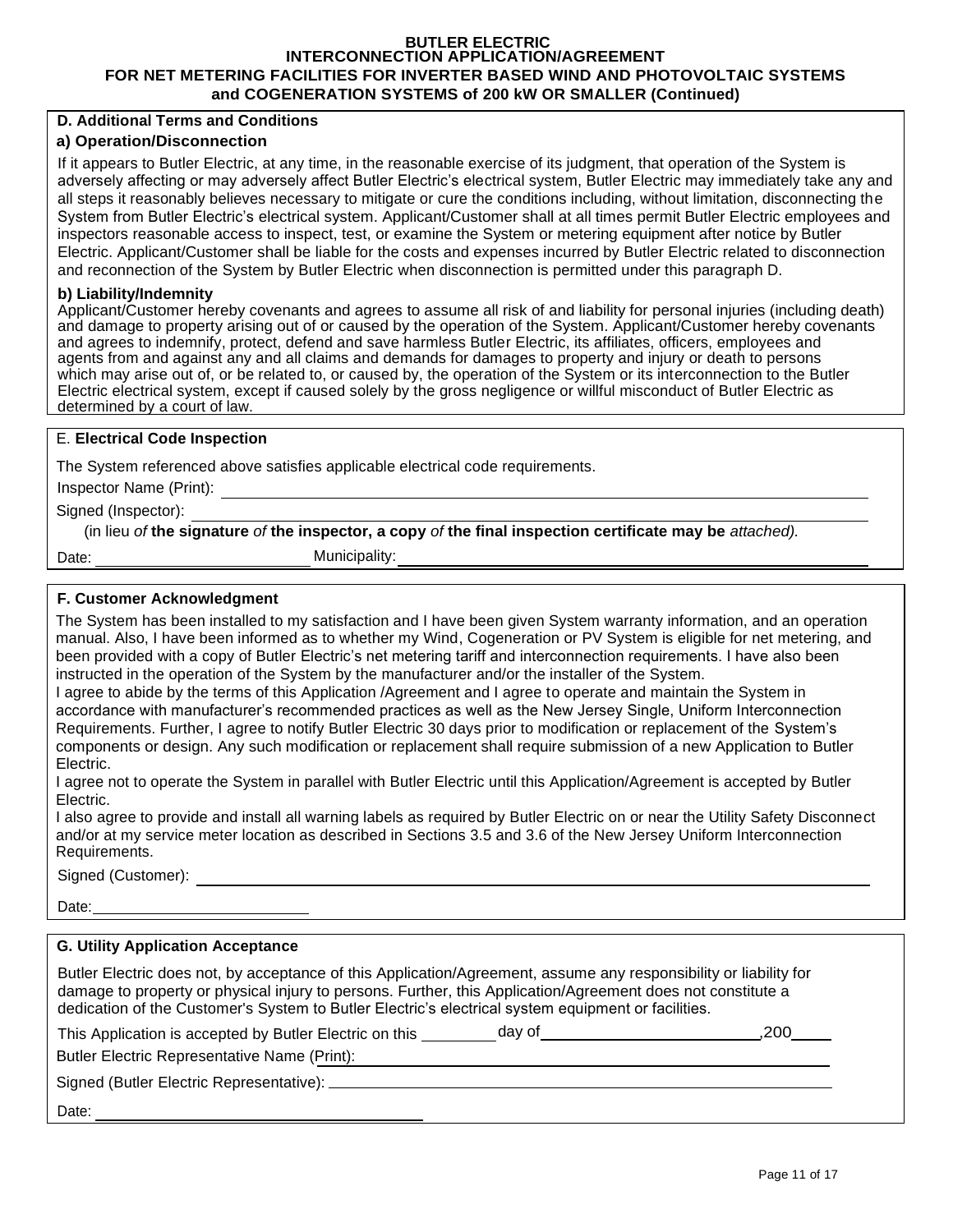### Attachment B - Flowchart

## New Jersey Interconnection Application Process for Net Metering Customers (Wind and Photovoltaic systems of 100 kW or smaller)

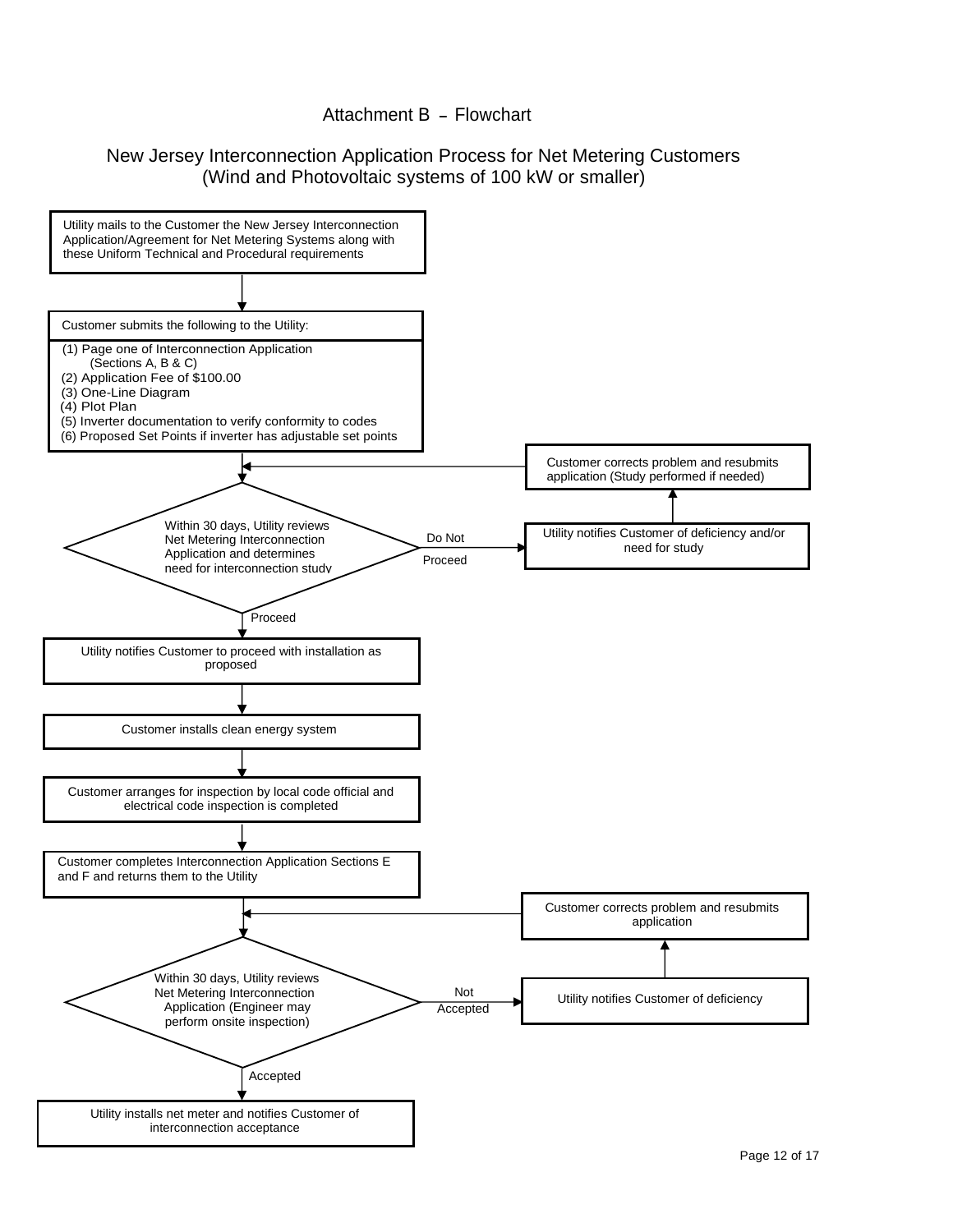### **Attachment C – Standardized Costs**

# **Standardized Costs for Electric Distribution Company Interconnection Studies for Net Metering-qualified Systems**

The following are "standardized" study costs for Customers seeking to interconnect net metering qualified systems to an EDC's system, when such systems (individually or in aggregate) meet the criteria specified below. These charges would be in addition to the \$100 application fee.

- 1) For requests to interconnect (i) single phase systems on single phase branches where the total aggregate generation is greater than 50 kW but less than or equal to 200 kW; or (ii) single phase and 3 phase systems on 3 phase feeders where the total aggregate generation is greater than 150 kW but less than or equal to 300 kW, the study cost may be up to, but not exceed, the cost of 3 man-days of study labor at the current EDC loaded labor rate. These charges will be based on actual time incurred up to the maximum cost.
- 2) Requests to interconnect any generation up to 200 kW for network service installations may incur a maximum study cost based on 5 man-days of study labor at the current EDC loaded labor rate. These charges will be based on actual time incurred up to the maximum cost. (Note: depending on the proposed size of the unit and the data available for the network, this cost to the Customer may be significantly less than this maximum amount).

Study costs for proposed installations that fall outside of the "standards" will be estimated for the facility owner before any work is performed and billed at the respective EDC's loaded labor rate.

In all cases Customers/contractors have a right to receive a bill with a detailed explanation of the charge.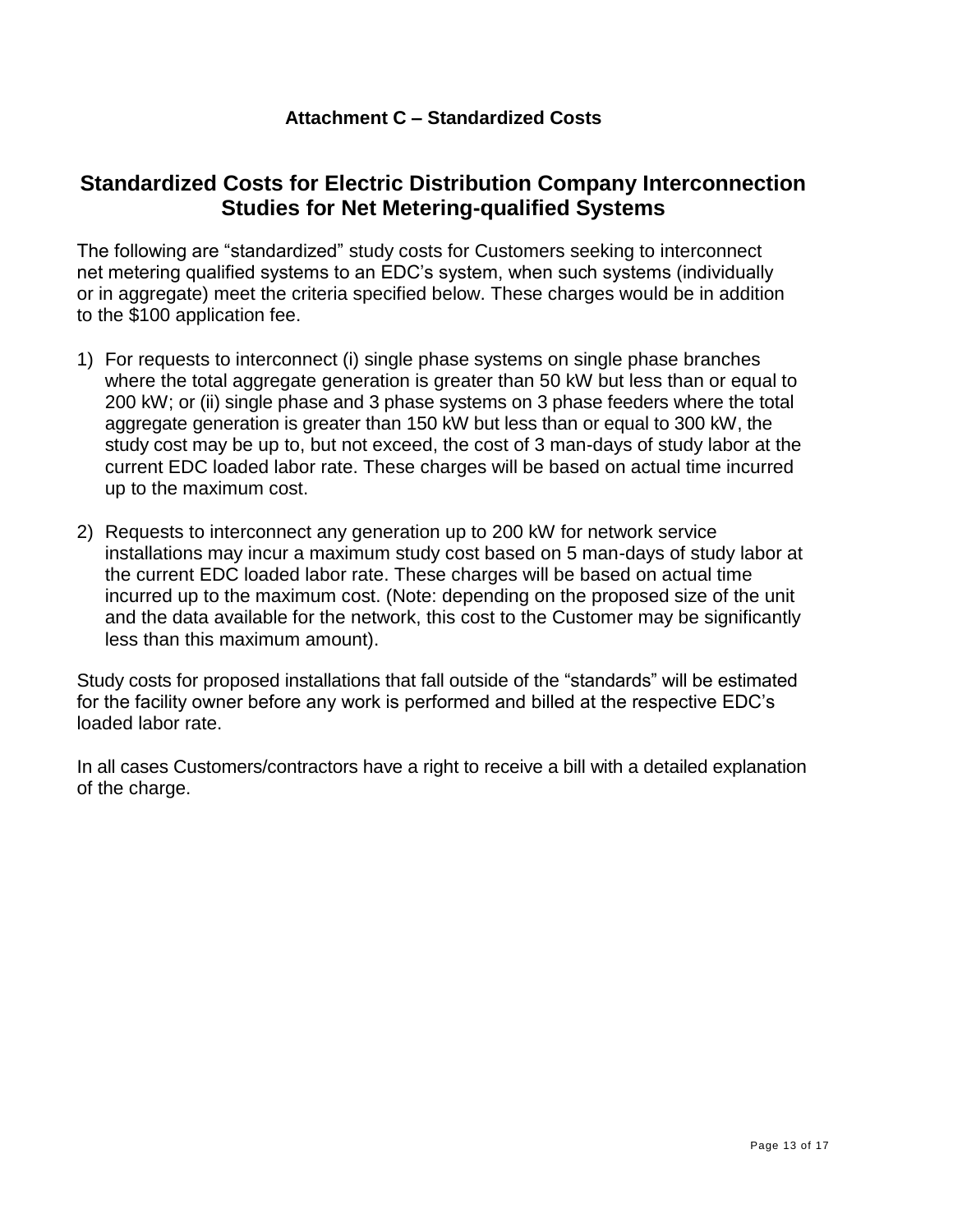# **Attachment D – Sample Warning Label and Signs**

**Warning Label** – The following warning label will be provided by the utility for installation on or immediately adjacent to the meter box.



**Disconnect Switch Signs** – Signs shall be made of yellow laminated engraving stock with at least 3/8 inch high blacl letters. Sign shall be either glued with silicone adhesive or mechanically attached. Size of the signs shall be as large as practical and in any case shall not be less than 4 inched by 6 inches.



If the disconnect switch is not located at or immediately adjacent to the meter location, then the Customer shall provide and install a sign next to the meter box to direct Utility personnel to the disconnect switch location. The following is an example of a sign that shall be placed near the meter. It shall provide the specific location of the disconnect switch such as "Safety Disconnect Switch is located at rear of building" or "Safety Disconnect Switch is located on end wall of garage".